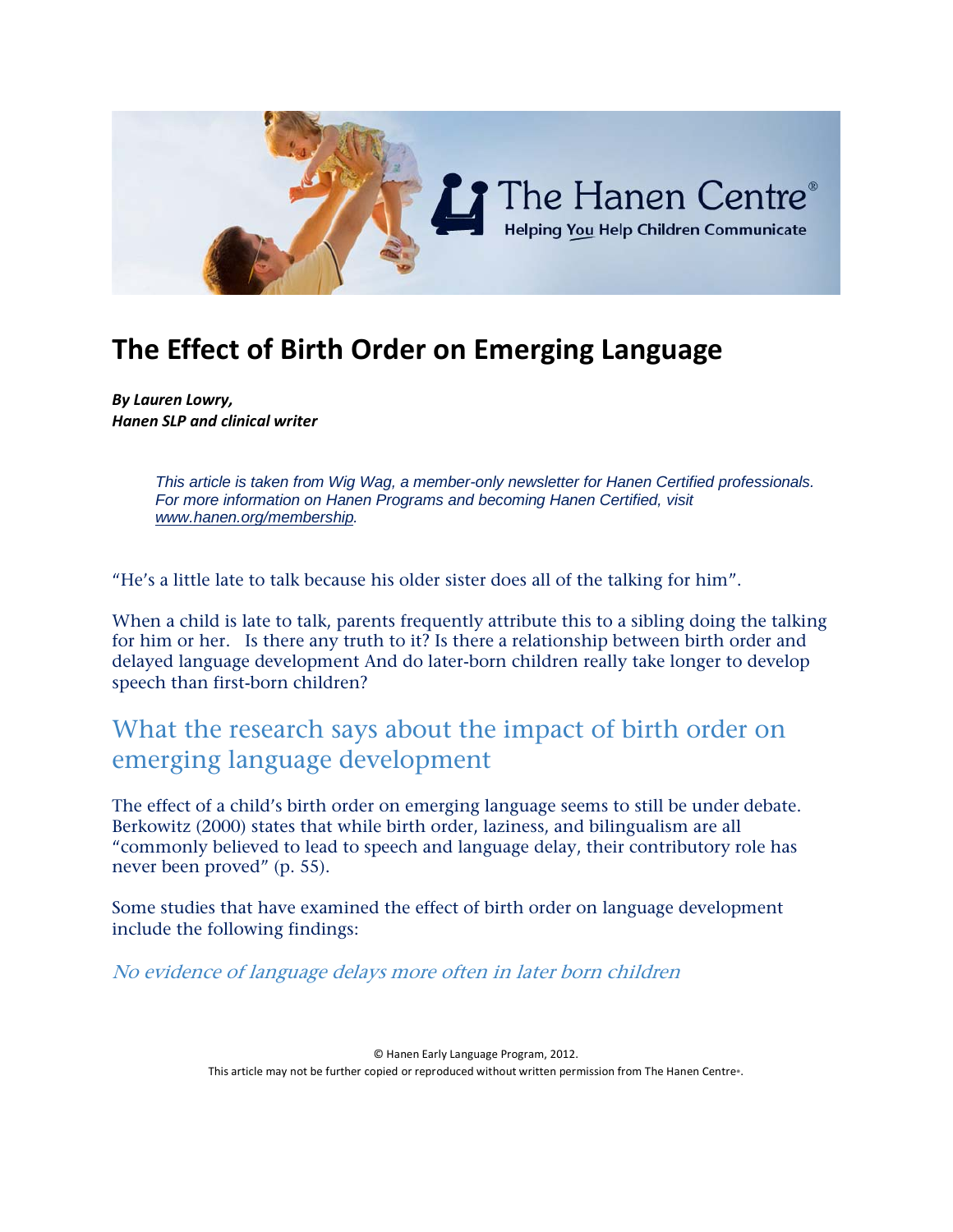Tomblin (1990) examined the birth order of second-grade children with and without developmental language impairment in order to determine if language-impaired children were more likely to be later born or earlier born. This study controlled for family size and socioeconomic status, and *did not* find evidence that children with language impairments were more often later born.

#### Second born children are more advanced in use of pronouns

Oshima-Takane, Goodz & Derevensky (1996) found that the language development of second-born children overall was the same as their first-born siblings, but that second born children were more advanced than first born children in their use of personal pronouns (for example, "he", "she", "them" and "they"). They explain that later-born children overhear conversations between caregivers and older siblings, and are thereby exposed to more pronouns than first-born children. The authors claim that their data proves that later-born children are exposed to a different linguistic environment than first-born children, and that "the language second-borns overhear in conversations between caregivers and older siblings is more mature and complex than the language they themselves and firstborns hear in speech directed to them" (p. 631).

#### Later born children have more advanced conversational skills

Hoff-Ginsberg (1998) found that first-born children were more advanced in vocabulary and grammatical development than later-born children, but that later-born children were more advanced in their conversational skills. This may be attributed to "differences in early language experience" . . .that . . . "may set the stage for later developmental differences" (p. 603). It could be that later born children have to work harder to be included in multi-party conversations between parents and older siblings, which may provide motivation to learn and use the necessary social skills to be included in family conversations. In addition, multi-party conversations may expose the child to more mature language models.

#### No difference in vocabularies between first- and second-born children

- Mother may not know best Bornstein, Leach and Haynes (2004) found that mothers report larger receptive and expressive vocabularies in their first-borns. However, standardized testing and direct observation showed that there was no difference in either receptive or expressive vocabulary between first-borns and second-borns. The authors hypothesize that either mothers think they know their first born children better than they actually do or they "may lack a sufficient frame of reference to be accurate reporters about their firstborn children" (p. 869).
- After 50-word milestone, no effect of birth order Berglund, Eriksson and Westerlund (2005) found that first-born children reached the 50-word milestone earlier than later-born children. However, they found that after children had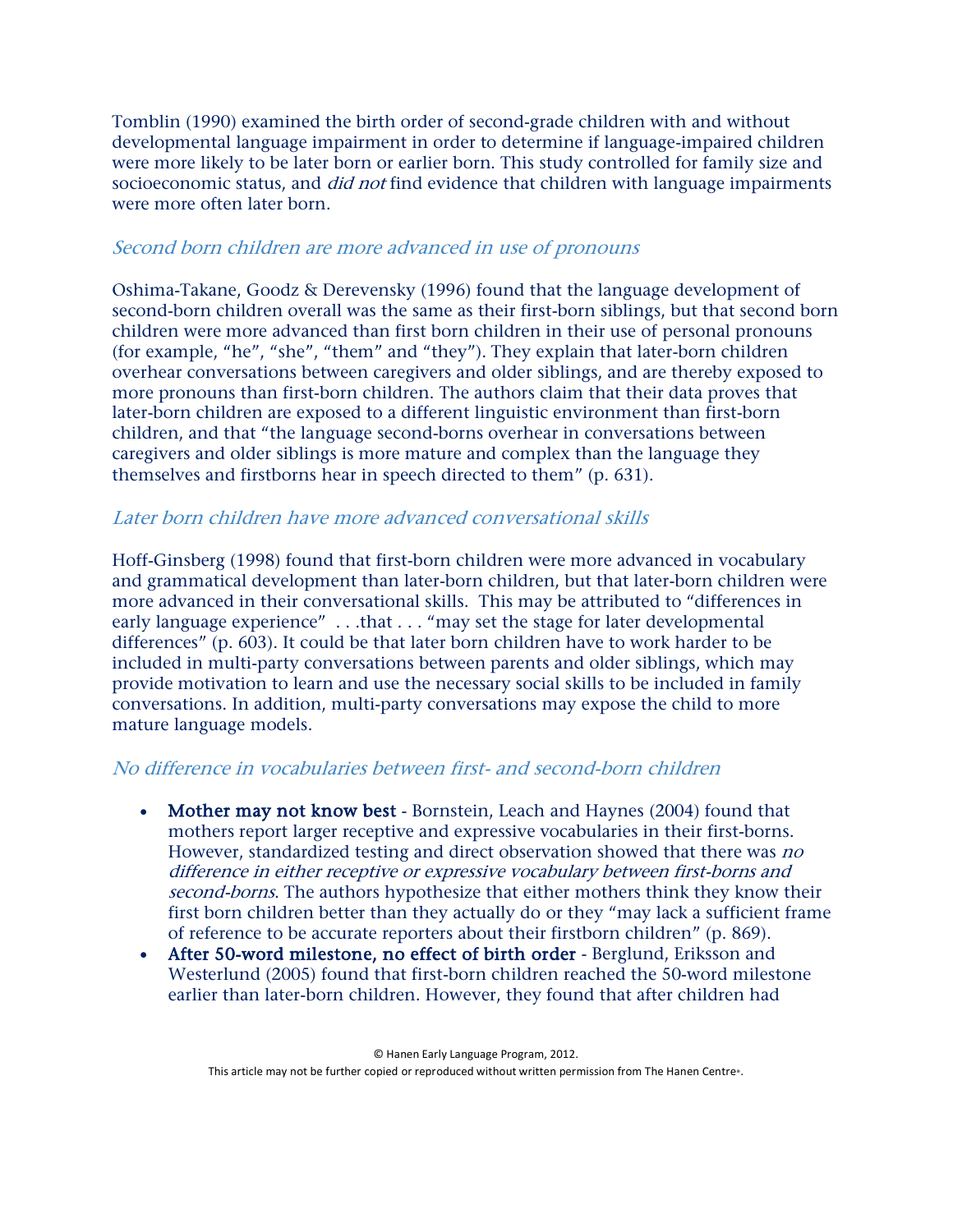reached this 50-word milestone, there were no differences in vocabulary production between first- and later-born children. The authors concluded that "it seems that the effect of birth order is limited to the onset of language production" (p. 490).

#### Birth order is not a risk factor for language outcomes

In a review of potential risk factors that could predict children's preschool language outcomes, Reilly, Wake, Bavin, Prior, Williams, Bretherton, Eadie, Barrett and Ukoumunne (2007) determined that birth order (along with 11 other potential risk factors) was *not* a reliable risk factor for language outcomes at age 24 months.

So the research confirms that, while a later birth order doesn't imply a greater likelihood of language delay, it might influence specific language and social conversational skills. And while parents may perceive that their first-born child acquired words earlier than their later-born child, differences in vocabulary acquisition are either not apparent or are "washed out" by the time children have acquired 50 words. Authors who reported differences in the language abilities of children of differing birth order attribute this to the language stimulation to which children are exposed. The thinking is that first-born children may benefit from more one-to-one attention from their caregivers, but that this stimulation may be less sophisticated in content. On the other hand, later-born children benefit from overheard conversations between caregivers and other siblings as well as multiparty conversations including the later-born child, which may offer more mature language modeling. These differing language environments may have an impact on the language strengths of each child as she or he develops.

#### In summary...

Based on the research, we can parents can be assured that language delays are not caused by older siblings talking for their younger siblings or by parents' paying less attention to their later born children. Birth order likely creates different language learning environments for each child, none of which are detrimental. However, knowing the types of conversation and input that children are exposed to in families with more than one child, as well as how multiple children affect daily routines and interactions can be helpful for speech-language pathologists when planning early language intervention and implementing home programming.

### References

Berkowitz, C. (2000). *Pediatrics: A Primary Care Approach.* Elsevier Health Sciences.